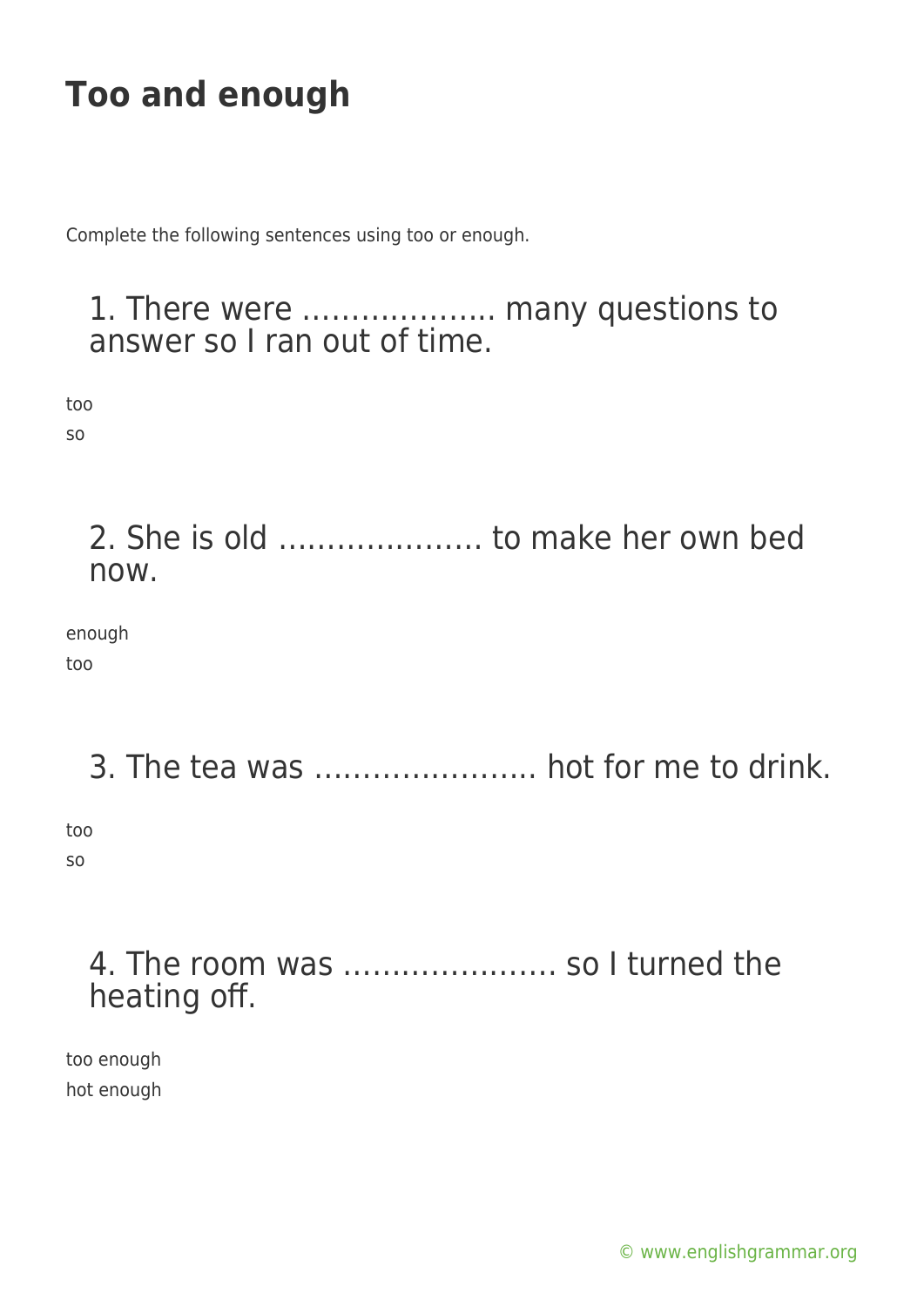### 5. I didn't buy the laptop because it was

……………………………

enough expensive too expensive

6. The shirt was ………………. so I didn't buy it.

too small small enough

### 7. The tablet is ……………… to fit inside your pocket.

too small small enough

8. It is ………………. to start a new lesson now.

too late late enough

9. I haven't got …………………. to buy the tickets.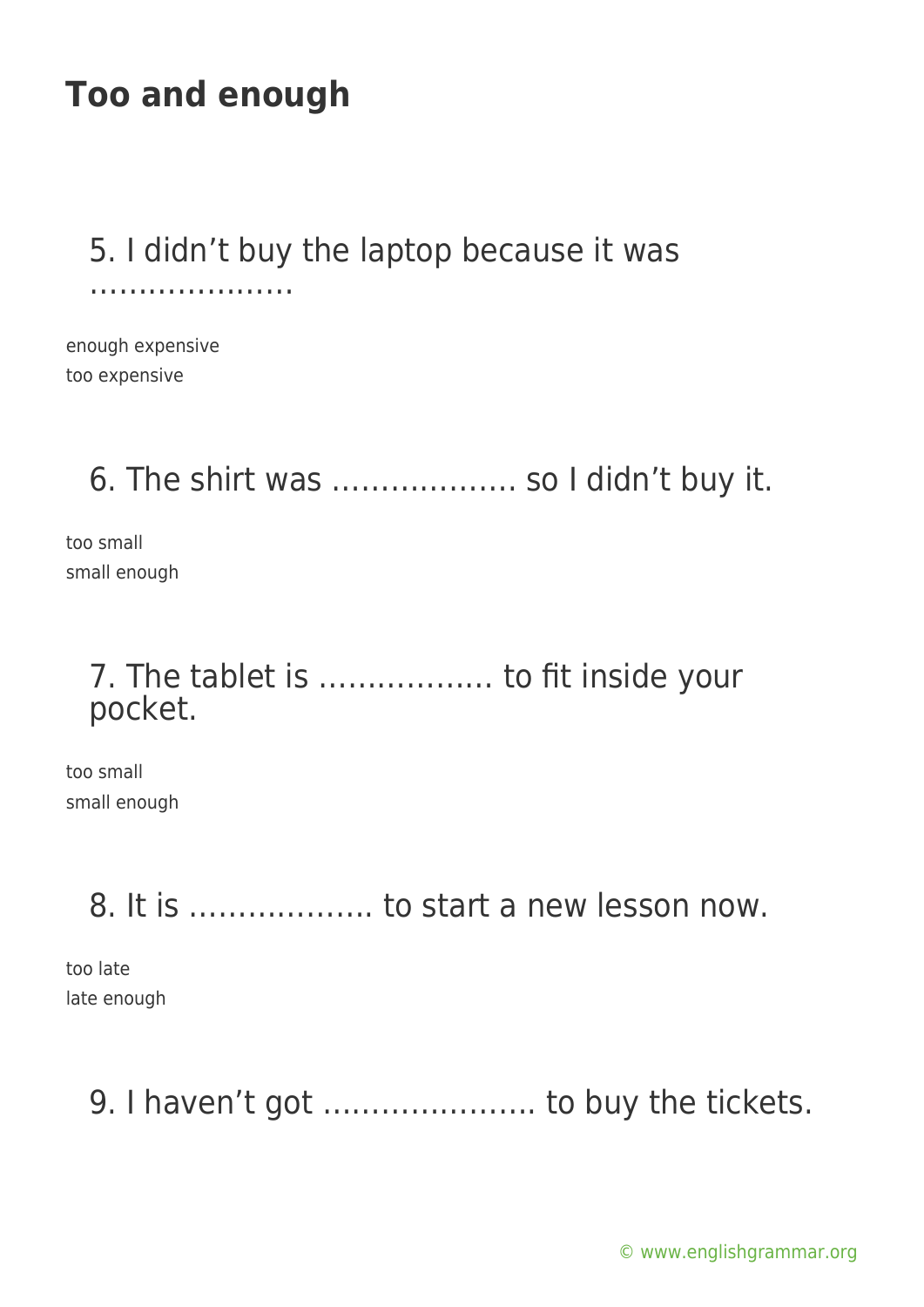too money enough money

### 10. It was ……………… to carry.

too light light enough

#### Answers

- 1. There were too many questions to answer so I ran out of time.
- 2. She is old enough to make her own bed now.
- 3. The tea was too hot for me to drink.
- 4. The room was hot enough so I turned the heating off.
- 5. I didn't buy the laptop because it was too expensive.
- 6. The shirt was too small so I didn't buy it.
- 7. The tablet is small enough to fit inside your pocket.
- 8. It is too late to start a new lesson now.
- 9. I haven't got enough money to buy the tickets.